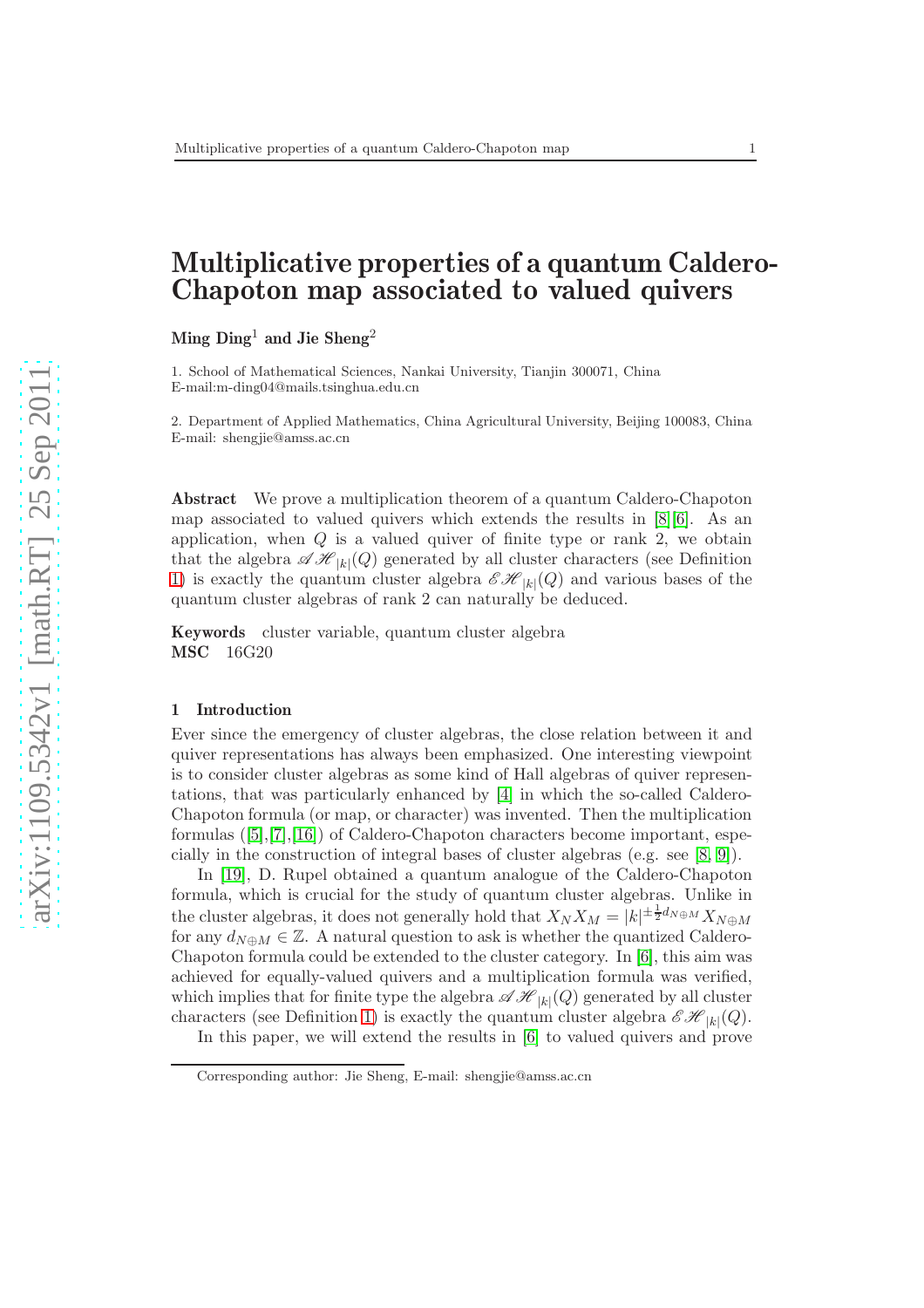two multiplication formulas therein. As an application, when Q is a valued quiver of finite type or rank 2, we prove that the algebra  $\mathscr{AH}_{|k|}(Q)$  is exactly the quantum cluster algebra  $\mathscr{CH}_{|k|}(Q)$ . In particular, we obtain various bases of the quantum cluster algebras of rank 2 by using the standard monomials in [\[3\]](#page-10-6).

## 2 Preliminaries and statement of the main result

2.1 Definition of quantum cluster algebras Let  $L$  be a lattice of rank  $m$  and  $\Lambda: L \times L \to \mathbb{Z}$  a skew-symmetric bilinear form. Note that  $\Lambda$  can be identified with an  $m \times m$  skew-symmetric matrix which still denoted by  $\Lambda$  if there is no confusion. Set a formal variable  $q$  and the ring of integer Laurent polynomials  $\mathbb{Z}[q^{\pm 1/2}]$ . Define the based quantum torus associated to the pair  $(L, \Lambda)$  to be the  $\mathbb{Z}[q^{\pm 1/2}]$ -algebra  $\mathscr{T}$  with a distinguished  $\mathbb{Z}[q^{\pm 1/2}]$ -basis  $\{X^e : e \in L\}$  and the multiplication

$$
X^{e}X^{f} = q^{\Lambda(e,f)/2}X^{e+f}.
$$

It is known that  $\mathscr T$  is contained in its skew-field of fractions  $\mathscr F$ . A toric frame in  $\mathscr{F}$  is a map  $M : \mathbb{Z}^m \to \mathscr{F} \setminus \{0\}$  given by

$$
M(\mathbf{c}) = \varphi(X^{\eta(\mathbf{c})})
$$

where  $\varphi$  is an automorphism of  $\mathscr F$  and  $\eta : \mathbb{Z}^m \to L$  is an isomorphism of lattices. By the definition, the elements  $M(c)$  form a  $\mathbb{Z}[q^{\pm 1/2}]$ -basis of the based quantum torus  $\mathscr{T}_M := \varphi(\mathscr{T})$  and satisfy the following relations:

$$
M(\mathbf{c})M(\mathbf{d}) = q^{\Lambda_M(\mathbf{c},\mathbf{d})/2}M(\mathbf{c}+\mathbf{d}), \ M(\mathbf{c})M(\mathbf{d}) = q^{\Lambda_M(\mathbf{c},\mathbf{d})}M(\mathbf{d})M(\mathbf{c}),
$$

$$
M(\mathbf{0}) = 1, \ M(\mathbf{c})^{-1} = M(-\mathbf{c}),
$$

where  $\Lambda_M$  is the skew-symmetric bilinear form on  $\mathbb{Z}^m$  obtained from the lattice isomorphism  $\eta$ . Let  $\Lambda_M$  be the skew-symmetric  $m \times m$  matrix defined by  $\lambda_{ij} = \Lambda_M(e_i, e_j)$  where  $\{e_1, \ldots, e_m\}$  is the standard basis of  $\mathbb{Z}^m$ . Given a toric frame M, let  $X_i = M(e_i)$ . Then we have

$$
\mathscr{T}_M=\mathbb{Z}[q^{\pm 1/2}]\langle X_1^{\pm 1},\ldots,X_m^{\pm 1}:X_iX_j=q^{\lambda_{ij}}X_jX_i\rangle.
$$

An easy computation shows that:

$$
M(\mathbf{c}) = q^{\frac{1}{2} \sum_{i < j} c_i c_j \lambda_{ji}} X_1^{c_1} X_2^{c_2} \cdots X_m^{c_m} =: X^{(\mathbf{c})} \quad (\mathbf{c} \in \mathbb{Z}^m).
$$

Let  $\Lambda$  be an  $m \times m$  skew-symmetric matrix and  $\tilde{B}$  an  $m \times n$  matrix with  $n \leq m$ . We call the pair  $(\Lambda, \tilde{B})$  compatible if up to permuting rows and columns  $\tilde{B}^T \Lambda = (D|0)$  with  $D = diag(d_1, \dots, d_n)$  where  $d_i \in \mathbb{N}$  for  $1 \leq i \leq n$ . The pair  $(M, \tilde{B})$  is called a quantum seed if the pair  $(\Lambda_M, \tilde{B})$  is compatible. Define the  $m \times m$  matrix  $E = (e_{ij})$  as follows

$$
e_{ij} = \begin{cases} \delta_{ij} & \text{if } j \neq k; \\ -1 & \text{if } i = j = k; \\ max(0, -b_{ik}) & \text{if } i \neq j = k. \end{cases}
$$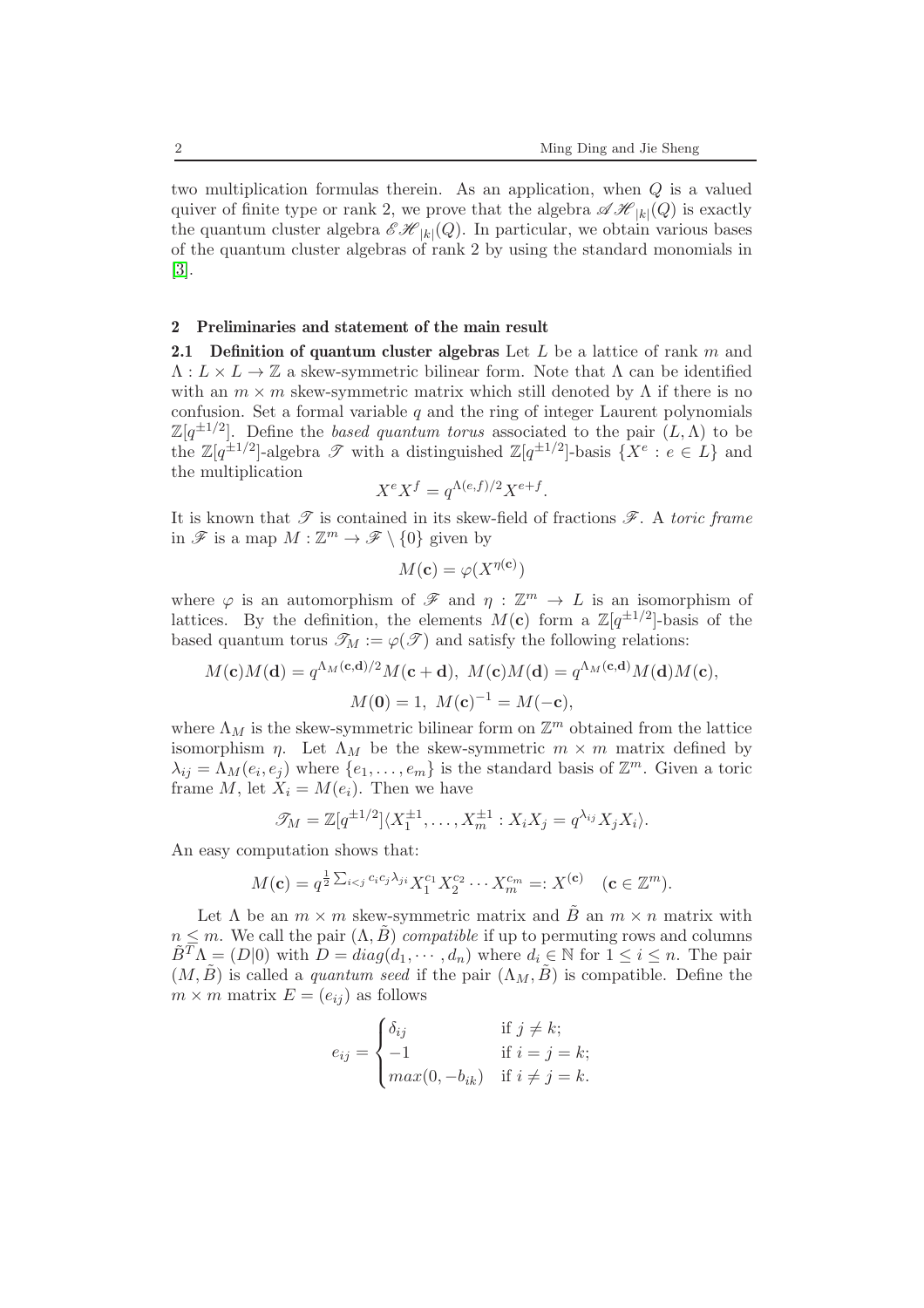For  $n, k \in \mathbb{Z}, k \geq 0$ , denote  $\begin{bmatrix} n \\ k \end{bmatrix}$  $\binom{n}{k}_q = \frac{(q^n - q^{-n}) \cdots (q^{n-k+1} - q^{-n+k-1})}{(q^k - q^{-k}) \cdots (q - q^{-1})}$  $\frac{(q^k-q^{-k})\cdots(q^q-1)}{(q^k-q^{-k})\cdots(q-q^{-1})}$ . Let  $k \in [1,n]$ where  $[1, n] = \{1, \dots, n\}$  and  $\mathbf{c} = (c_1, \dots, c_m) \in \mathbb{Z}^m$  with  $c_k \geq 0$ . Define the toric frame  $M': \mathbb{Z}^m \to \tilde{\mathscr{F}} \setminus \{0\}$  as follows

$$
M'(\mathbf{c}) = \sum_{p=0}^{c_k} \begin{bmatrix} c_k \\ p \end{bmatrix}_{q^{d_k/2}} M(E\mathbf{c} + p\mathbf{b}^k), \quad M'(-\mathbf{c}) = M'(\mathbf{c})^{-1}.
$$
 (1)

where the vector  $\mathbf{b}^k \in \mathbb{Z}^m$  is the kth column of  $\tilde{B}$ . Following [\[10\]](#page-10-7), we say a real  $m \times n$  matrix  $\tilde{B}'$  is obtained from  $\tilde{B}$  by matrix mutation in direction k if the entries of  $\tilde{B}'$  are given by

$$
b'_{ij} = \begin{cases} -b_{ij} & \text{if } i = k \text{ or } j = k; \\ b_{ij} + \frac{|b_{ik}|b_{kj} + b_{ik}|b_{kj}|}{2} & \text{otherwise.} \end{cases}
$$

Then the quantum seed  $(M',\tilde{B}')$  is defined to be the mutation of  $(M,\tilde{B})$  in direction k. Two quantum seeds are called mutation-equivalent if they can be obtained from each other by a sequence of mutations. Let  $\mathscr{C} = \{M'(e_i) : i \in [1, n]\}$ where  $(M',\tilde{B}')$  is mutation-equivalent to  $(M,\tilde{B})$ . The elements of  $\mathscr C$  are called the *cluster variables*. Let  $\mathbb{P} = \{M(e_i) : i \in [n+1,m]\}\$ and the elements of  $\mathbb{P}$ are called *coefficients*. Denote by  $\mathbb{Z} \mathbb{P}$  the ring of Laurent polynomials generated by  $q^{\frac{1}{2}}$ , P and their inverses. Then the quantum cluster algebra  $\mathscr{A}_q(\Lambda_M, \tilde{B})$  is defined to be the  $\mathbb{Z}$ P-subalgebra of  $\mathscr F$  generated by  $\mathscr C$ .

2.2 The quantum Caldero-Chapoton map and main result Let  $k$  be a finite field with cardinality  $|k| = q$  and  $m \geq n$  be two positive integers. Let  $\Delta$ be a valued graph without vertex loops and with vertex set  $\{1, \ldots, m\}$ . The edges of  $\Delta$  are of the form  $i^{(a_{ij}, a_{ji})}j$ , in which the positive integers  $a_{ij}$  form a symmetrizable matrix.

Let Q be an orientation of  $\Delta$  containing no oriented cycles: that is, we replace each valued edge by a valued arrow. Thus  $\tilde{Q}$  is called a valued quiver. Note that any finite dimensional basic hereditary  $k$ -algebra can be obtained by taking the tensor algebra of the k-species associated to  $Q$ . In what follows we will denote by  $\mathfrak S$  the k-species of type  $\tilde Q$  in the sense of [\[16\]](#page-11-0), which identified a k-species with its corresponding tensor algebra.

The full subquiver  $Q$  on the vertices  $1, \ldots, n$  is called the principal part of  $\widetilde{Q}$ , with the corresponding k-species denoted by  $\mathfrak{S}$ . For  $1 \leq i \leq m$ , let  $S_i$  be the *i*-th simple module for  $\mathfrak{S}$ .

Let B be the  $m \times n$  matrix associated to the quiver  $\widetilde{Q}$  whose entry in position  $(i, j)$  given by

$$
b_{ij} = \dim_{\text{End}_{\widetilde{\mathfrak{S}}}(S_i)^{op}} \text{Ext}^1_{\widetilde{\mathfrak{S}}}(S_i, S_j) - \dim_{\text{End}_{\widetilde{\mathfrak{S}}}(S_i)} \text{Ext}^1_{\widetilde{\mathfrak{S}}}(S_j, S_i)
$$

for  $1 \leq i \leq m, 1 \leq j \leq n$ . Denote by  $\widetilde{I}$  the left  $m \times n$  submatrix of the identity matrix of size  $m \times m$ .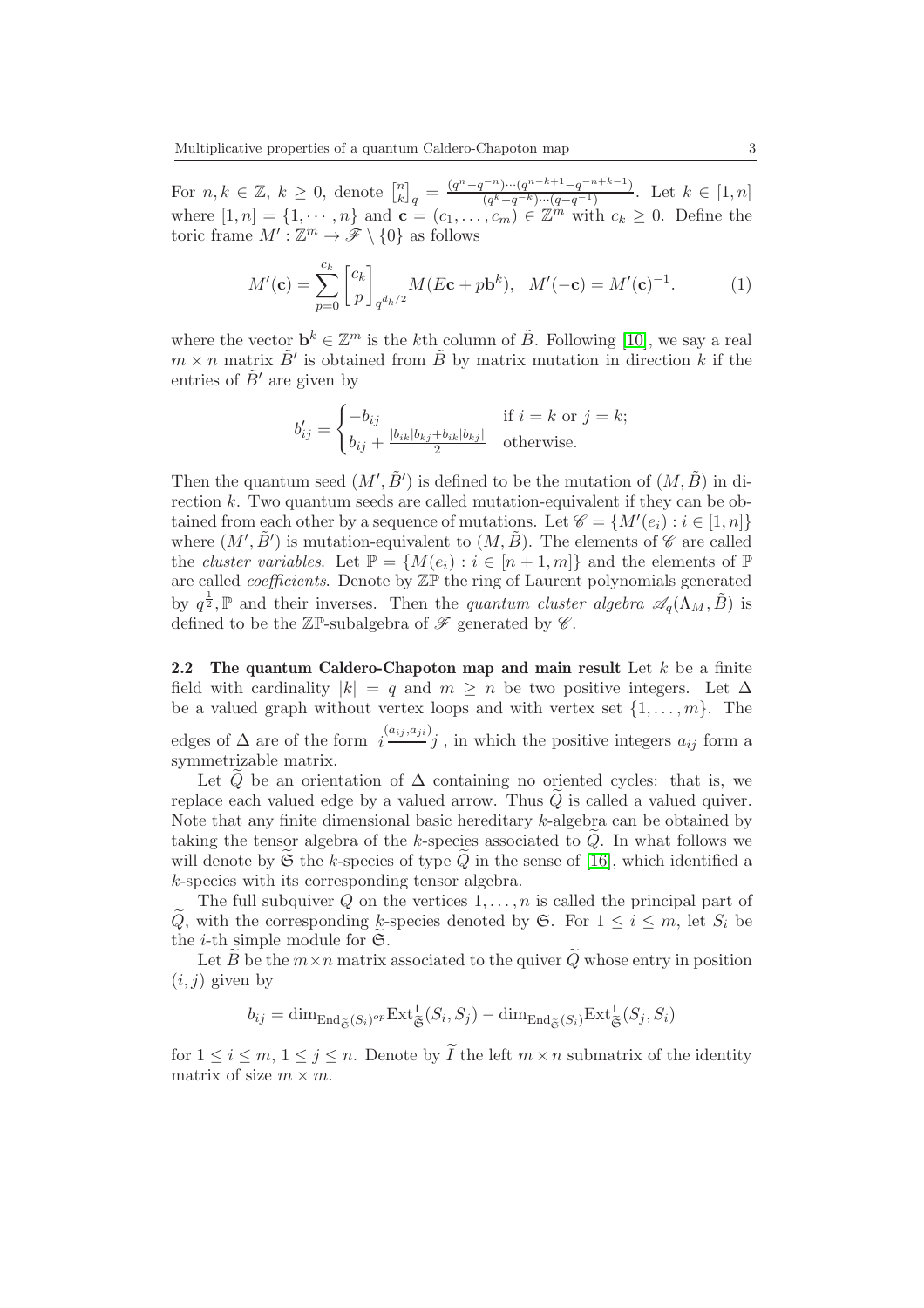By [\[19\]](#page-11-1), we can assume that there exists some antisymmetric  $m \times m$  integer matrix  $\Lambda$  such that

$$
\Lambda(-\widetilde{B}) = \begin{bmatrix} D_n \\ 0 \end{bmatrix},
$$

where  $D_n = diag(d_1, \dots, d_n)$  where  $d_i \in \mathbb{N}$  for  $1 \leq i \leq n$ . Let  $\widetilde{R} = \widetilde{R}_{\widetilde{Q}}$  be the  $m \times n$  matrix with its entry in position  $(i, j)$  is

$$
\widetilde{r}_{ij} := \dim_{\text{End}_{\widetilde{\mathfrak{S}}}}(S_i) \mathrm{Ext}^1_{\widetilde{\mathfrak{S}}}(S_j, S_i)
$$

for  $1 \leq i \leq m, 1 \leq j \leq n$  respectively. And define  $\widetilde{R}' := \widetilde{R}_{\widetilde{Q}^{op}}$ . Denote the principal parts of the matrices  $\tilde{B}$  and  $\tilde{R}$  by B and R respectively. Note that  $\widetilde{B} = \widetilde{R}' - \widetilde{R}$  and  $B = R' - R$ .

Let  $\mathscr{C}_Q$  be the cluster category (see [\[2\]](#page-10-8)) of the valued quiver  $Q$ , i.e., the orbit category of the derived category  $\mathscr{D}^b(\mathfrak{S})$  by the functor  $F = \tau \circ [-1]$ . We note that the indecomposable  $\mathfrak{S}$ -modules and  $P_i[1]$  for  $1 \leq i \leq n$  exhaust the indecomposable objects of the cluster category  $\mathscr{C}_Q$ :

$$
\text{ind }\mathscr{C}_Q = \text{ind }\text{mod}\mathfrak{S} \sqcup \{P_i[1]: 1 \le i \le n\}
$$

where  $P_i$  is the indecomposable projective  $\mathfrak{S}$ -module at *i* for  $i = 1, \dots, n$ . Each object M in  $\mathcal{C}_Q$  can be uniquely decomposed in the following way:

$$
M=M_0\oplus P_M[1]
$$

where  $M_0$  is a  $\mathfrak{S}$ -module and  $P_M$  is a projective module. Let  $P_M = \bigoplus_{1 \leq i \leq n} m_i P_i$ . We extend the definition of the dimension vector  $\underline{\dim}$  on modules in  $\overline{\mod} \mathfrak{S}$  to objects in  $\mathcal{C}_Q$  by setting

$$
\underline{\dim} M = \underline{\dim} M_0 - (m_i)_{1 \le i \le n}.
$$

The Euler form on  $\mathfrak{S}\text{-modules }M$  and N is given by

$$
\langle M, N \rangle = \dim_k \operatorname{Hom}_{\mathfrak{S}}(M, N) - \dim_k \operatorname{Ext}_{\mathfrak{S}}^1(M, N).
$$

Note that the Euler form only depends on the dimension vectors of  $M$  and  $N$ and the matrix representing this form is  $(I_n - R^{tr})D_n = D_n(I_n - R^{'})$ .

The quantum Caldero-Chapoton map of an acyclic quiver Q has been defined in [\[19\]](#page-11-1)[\[18\]](#page-11-2)[\[6\]](#page-10-1). The quantum Caldero-Chapoton map was defined in [\[19\]](#page-11-1) for  $\mathfrak{S}\text{-modules, in [18] for coefficient-free rigid object in } \mathscr{C}_{\tilde{O}}$  $\mathfrak{S}\text{-modules, in [18] for coefficient-free rigid object in } \mathscr{C}_{\tilde{O}}$  $\mathfrak{S}\text{-modules, in [18] for coefficient-free rigid object in } \mathscr{C}_{\tilde{O}}$ . Later it was extended in [\[6\]](#page-10-1) to the cluster category for equally-valued quivers. For valued quivers, we also have

$$
X_?:\mathrm{Obj}\; \mathscr{C}_{\widetilde{Q}} \longrightarrow \mathscr{T}
$$

defined by the following rules: (1) If M is a  $\mathfrak{S}\text{-module}$ , then

$$
X_M = \sum_{\underline{e}} |{\rm Gr}_{\underline{e}}M|q^{-\frac{1}{2}\langle \underline{e}, \underline{m}-\underline{e} \rangle} X^{-\widetilde{B}\underline{e} - (\widetilde{I} - \widetilde{R}')\underline{m}};
$$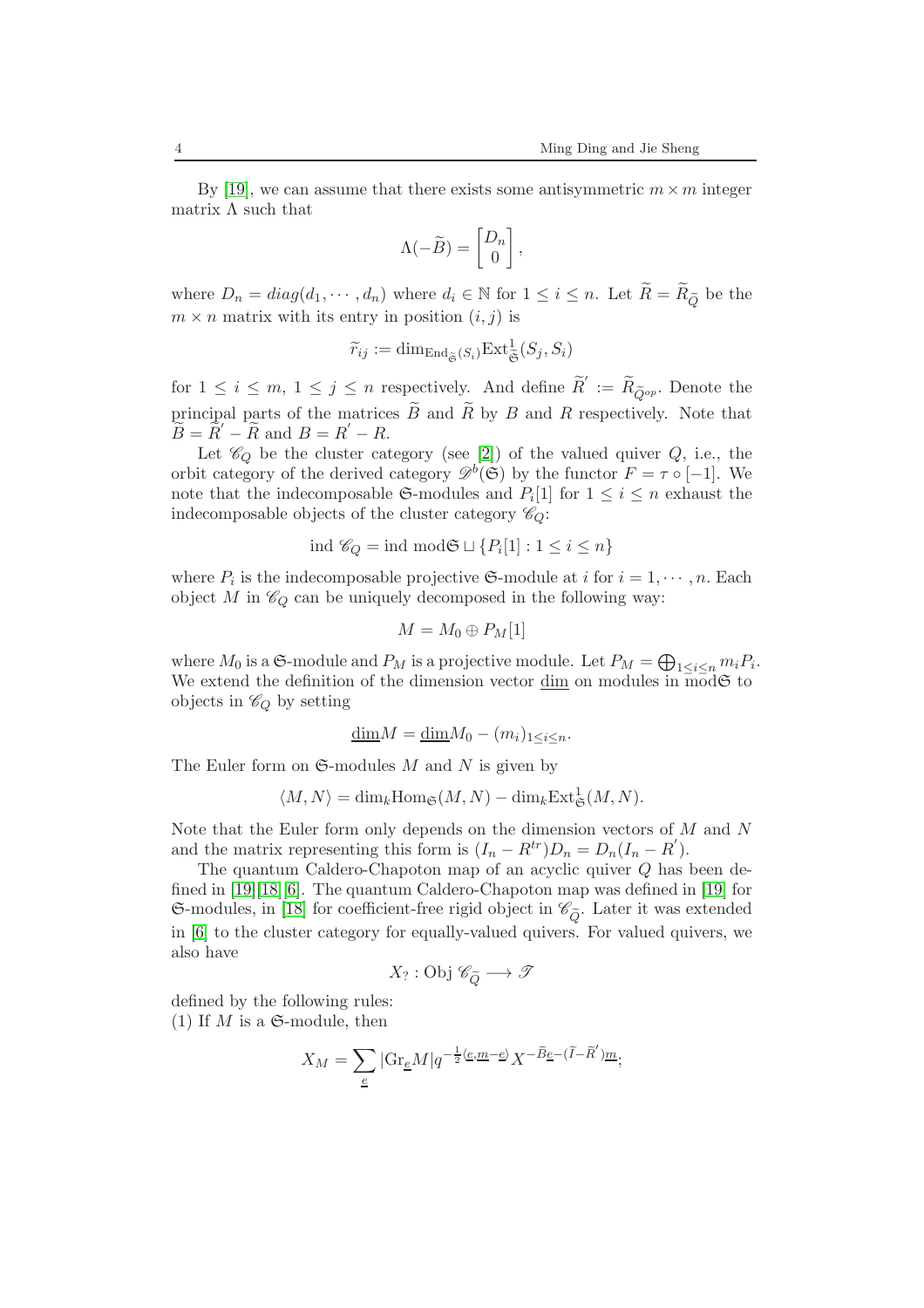(2) If M is a  $\mathfrak{S}\text{-module}$  and I is an injective  $\widetilde{\mathfrak{S}}\text{-module}$ , then

$$
X_{M \oplus I[-1]} = \sum_{\underline{e}} | \mathrm{Gr}_{\underline{e}} M | q^{-\frac{1}{2} \langle \underline{e}, \underline{m} - \underline{e} - \underline{i} \rangle} X^{- \widetilde{B} \underline{e} - (\widetilde{I} - \widetilde{R}') \underline{m} + \underline{\mathrm{dim}} \mathrm{Soc} I},
$$

where  $\underline{\dim}I = \underline{i}, \underline{\dim}M = \underline{m}$  and  $\text{Gr}_eM$  denotes the set of all submodules V of M with  $\dim V = e$ . We note that

$$
X_{P[1]} = X_{\tau P} = X^{\dim P/\text{rad}P} = X^{\dim \text{Soc}I} = X_{I[-1]} = X_{\tau^{-1}I}.
$$

for any projective  $\widetilde{\mathfrak{S}}$ -module P and injective  $\widetilde{\mathfrak{S}}$ -module I with  $SocI = P/radP$ . In the following, we denote by the corresponding underlined lower case letter  $x$ the dimension vector of a  $\mathfrak{S}\text{-module }X$  and view  $\underline{x}$  as a column vector in  $\mathbb{Z}^n$ .

Now we need to recall some notations. For any  $\mathfrak{S}\text{-modules }M,N$  and E, denote by  $\varepsilon_{MN}^E$  the cardinality of the set  $\text{Ext}^1_{\mathfrak{S}}(M,N)_E$  which is the subset of  $\text{Ext}_{\tilde{\mathfrak{S}}}^1(M,N)$  consisting of those equivalence classes of short exact sequences with middle term isomorphic to  $E([16, Section 4])$  $E([16, Section 4])$  $E([16, Section 4])$ . Let  $F_{AB}^M$  be the number of submodules U of M such that U is isomorphic to B and  $\widetilde{M/U}$  is isomorphic to A. Then by definition, we have

$$
|\mathrm{Gr}_{\underline{e}}(M)|=\sum_{A,B;\underline{\mathrm{dim}}B=\underline{e}}F_{AB}^M.
$$

Denote by  $[M, N]^1 = \dim_k \text{Ext}_{\widetilde{\mathfrak{S}}}^1(M, N)$  and  $[M, N] = \dim_k \text{Hom}_{\widetilde{\mathfrak{S}}}(M, N)$ .

Let M, N be any  $\mathfrak{S}-$ modules and I any injective  $\widetilde{\mathfrak{S}}-$ module. Define

$$
\operatorname{Hom}_{\widetilde{\mathfrak{S}}}(M,I)_{BI'}:=\{f:M\longrightarrow I|\mathrm{Ker}f\cong B, \operatorname{Coker}f\cong I'\}.
$$

Note that  $I'$  is an injective  $\widetilde{\mathfrak{S}}$ -module.

The main result of this article is the following theorem:

#### <span id="page-4-1"></span>Theorem 1.

(1) 
$$
q^{[M,N]^1} X_M X_N = q^{\frac{1}{2}\Lambda((\tilde{I} - \tilde{R}')_{\underline{m}}, (\tilde{I} - \tilde{R}')_{\underline{n}})} \sum_E \varepsilon^E_{MN} X_E,
$$
  
\n(2)  $q^{[M,I]} X_M X_{I[-1]} = q^{\frac{1}{2}\Lambda((\tilde{I} - \tilde{R}')_{\underline{m}}, -\underline{\dim} SocI)} \sum_{B,I'} |\text{Hom}_{\tilde{\mathfrak{S}}}(M, I)_{BI'}| X_{B \oplus I'[-1]}.$ 

<span id="page-4-0"></span>**Definition 1.**  $X_L$  is called the corresponding cluster character, if L is a  $\mathfrak{S}$ module or  $L = M \oplus I[-1] \in \mathscr{C}_{\widetilde{\Omega}}$  satisfying that M is a  $\mathfrak{S}\text{-module}$  and I is an injective  $\widetilde{\mathfrak{S}}$ -module.

For a valued quiver Q, denote by  $\mathscr{AH}_{|k|}(Q)$  the  $\mathbb{Z}\mathbb{P}$ -subalgebra of  $\mathscr{F}$  generated by all the cluster characters and by  $\mathscr{E}\mathscr{H}_{|k|}(Q)$  the corresponding quantum cluster algebra, i.e, the  $\mathbb{Z}$ P-subalgebra of  $\mathscr{F}$  generated by all the cluster variables. Then we have the following corollary: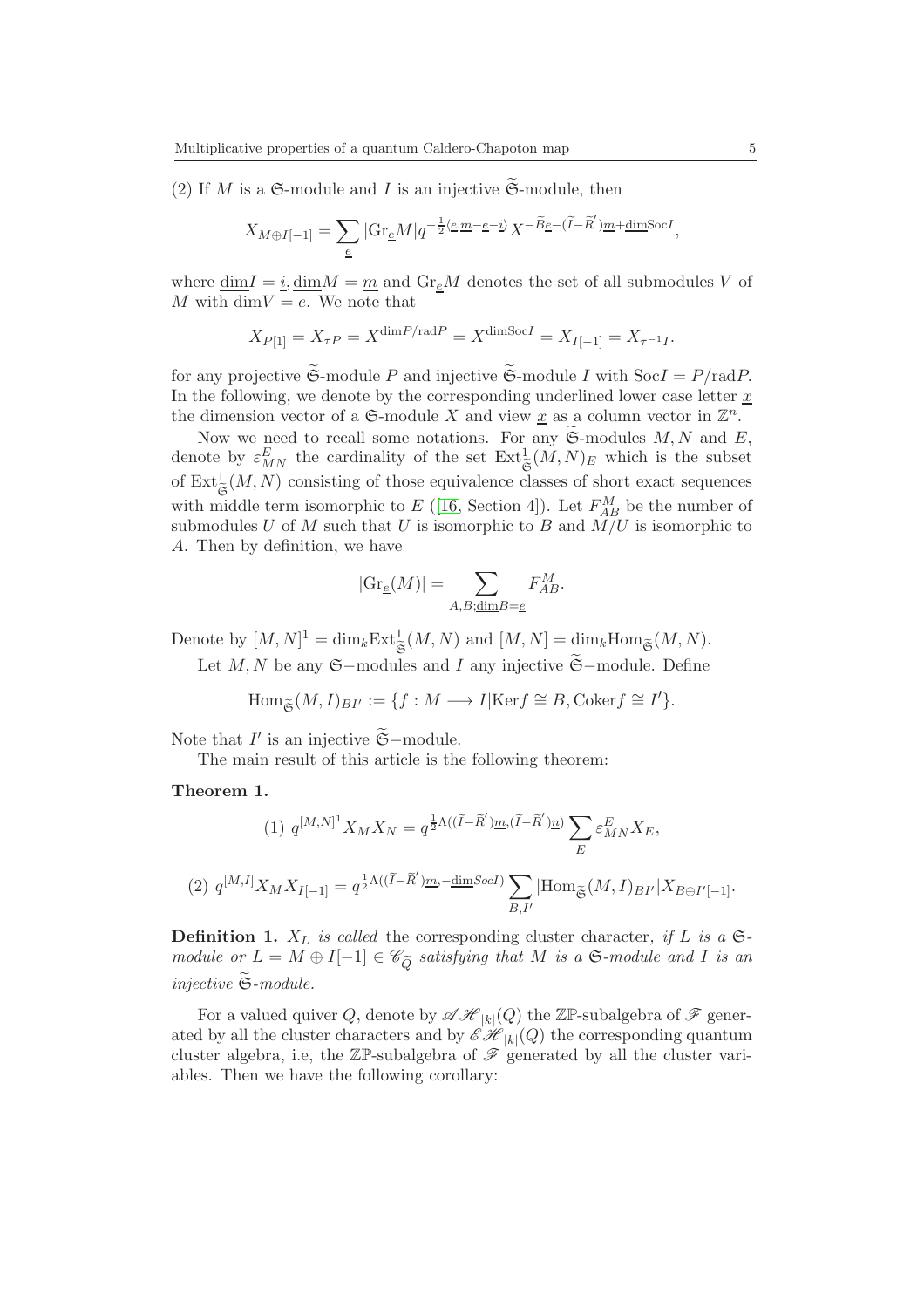<span id="page-5-2"></span>**Corollary 1.** For any valued quiver Q of finite type or rank 2, we have  $\mathscr{E}\mathscr{H}_{|k|}(Q) =$  $\mathscr{AH}_{|k|}(Q).$ 

# 3 Proof of the main theorem

In this section, we fix a valued quiver  $Q$  with  $n$  vertices.

<span id="page-5-0"></span>**Lemma 1.** For any dimension vector <u>m</u>, <u>e</u>,  $\underline{f} \in \mathbb{Z}_{\geq 0}^n$ , we have

(1) 
$$
\Lambda((\widetilde{I} - \widetilde{R}')\underline{m}, \widetilde{B}\underline{e}) = -\langle \underline{e}, \underline{m} \rangle;
$$
  
(2)  $\Lambda(\widetilde{B}\underline{e}, \widetilde{B}\underline{f}) = \langle \underline{f}, \underline{e} \rangle - \langle \underline{e}, \underline{f} \rangle.$ 

Proof. By definition, we have

$$
\Lambda((\widetilde{I} - \widetilde{R}')\underline{m}, \widetilde{B}\underline{e})
$$
\n
$$
= \underline{m}^{tr}(\widetilde{I} - \widetilde{R}')^{tr}\Lambda \widetilde{B}\underline{e} = -\underline{m}^{tr}(\widetilde{I} - \widetilde{R}')^{tr}\begin{bmatrix} D_n \\ 0 \end{bmatrix}\underline{e}
$$
\n
$$
= -\underline{m}^{tr}(I_n - (R')^{tr})D_n\underline{e} = -\underline{e}^{tr}D_n(I_n - R')\underline{m}
$$
\n
$$
= -\langle \underline{e}, \underline{m} \rangle.
$$

As for (2), the left side of the desired equation is equal to

$$
\underline{e}^{tr}\widetilde{B}^{tr}\Lambda\widetilde{B}\underline{f} = -\underline{e}^{tr}\widetilde{B}^{tr}\begin{bmatrix} D_n \\ 0 \end{bmatrix}\underline{f} = -\underline{e}^{tr}B^{tr}D_n\underline{f}.
$$

The right side is

$$
\langle \underline{f}, \underline{e} \rangle - \langle \underline{e}, \underline{f} \rangle
$$
  
=  $\underline{f}^{tr} D_n (I_n - R') \underline{e} - \underline{e}^{tr} (I_n - R^{tr}) D_n \underline{f}$   
=  $\underline{e}^{tr} (I_n - R')^{tr} D_n \underline{f} - \underline{e}^{tr} (I_n - R^{tr}) D_n \underline{f}$   
=  $\underline{e}^{tr} (R^{tr} - (R')^{tr}) D_n \underline{f} = -\underline{e}^{tr} B^{tr} D_n \underline{f}.$ 

Thus we prove the lemma.

<span id="page-5-1"></span>**Corollary 2.** For any dimension vector <u>m,  $l, \underline{e}, \underline{f} \in \mathbb{Z}_{\geq 0}^n$ </u>, we have

$$
\begin{aligned}\n\Lambda(-\widetilde{B}\underline{e}-(\widetilde{I}-\widetilde{R}')\underline{m},-\widetilde{B}\underline{f}-(\widetilde{I}-\widetilde{R}')\underline{l}) \\
= \Lambda((\widetilde{I}-\widetilde{R}')\underline{m},(\widetilde{I}-\widetilde{R}')\underline{l}) + \langle \underline{f},\underline{e} \rangle - \langle \underline{e},\underline{f} \rangle + \langle \underline{e},\underline{l} \rangle - \langle \underline{f},\underline{m} \rangle.\n\end{aligned}
$$

Proof. It follows from Lemma [1.](#page-5-0)

 $\Box$ 

 $\Box$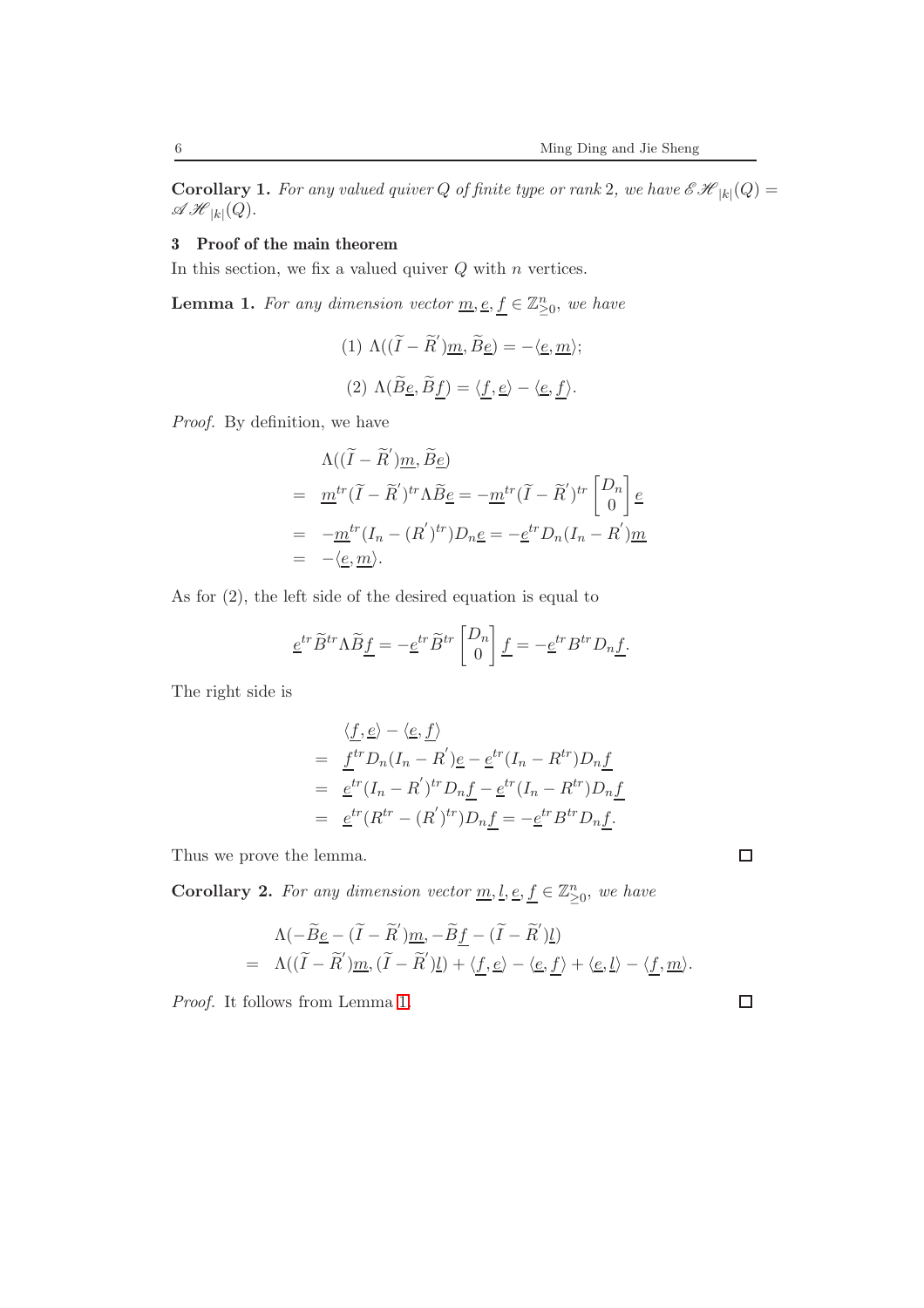*Proof of Theorem*  $1(1)$ *:* By Green's formula [\[15\]](#page-11-3), we have

$$
\sum_E \varepsilon_{MN}^E F_{XY}^E = \sum_{A,B,C,D} q^{[M,N]-[A,C]-[B,D]-\langle A,D\rangle} F_{AB}^M F_{CD}^N \varepsilon_{AC}^X \varepsilon_{BD}^Y.
$$

Then

$$
\sum_{E} \varepsilon_{MN}^{E} X_{E}
$$
\n
$$
= \sum_{E,X,Y} \varepsilon_{MN}^{E} q^{-\frac{1}{2}\langle Y,X\rangle} F_{XY}^{E} X^{-\widetilde{B} \underline{y}-(\widetilde{I}-\widetilde{R}') \underline{e}}
$$
\n
$$
= \sum_{A,B,C,D,X,Y} q^{[M,N]-[A,C]-[B,D]-\langle A,D\rangle-\frac{1}{2}\langle B+D,A+C\rangle} F_{AB}^{M} F_{CD}^{N} \varepsilon_{AC}^{X} \varepsilon_{BD}^{Y} X^{-\widetilde{B} \underline{y}-(\widetilde{I}-\widetilde{R}') \underline{e}}.
$$

By Corollary [2,](#page-5-1) we have

$$
\begin{array}{lcl} &X^{-\widetilde{B}\underline{y}- (\widetilde{I}-\widetilde{R}')\underline{e}}\\ &=& X^{-\widetilde{B}(\underline{b}+\underline{d})-(\widetilde{I}-\widetilde{R}')(\underline{m}+\underline{n})}\\ &=& q^{\frac{1}{2}\Lambda(-\widetilde{B}\underline{d}-(\widetilde{I}-\widetilde{R}')\underline{n},-\widetilde{B}\underline{b}-(\widetilde{I}-\widetilde{R}')\underline{m})}X^{-\widetilde{B}\underline{b}-(\widetilde{I}-\widetilde{R}')\underline{m}}X^{-\widetilde{B}\underline{d}-(\widetilde{I}-\widetilde{R}')\underline{n}}\\ &=& q^{\frac{1}{2}\Lambda((\widetilde{I}-\widetilde{R}')\underline{n},(\widetilde{I}-\widetilde{R}')\underline{m})+\frac{1}{2}[-\langle D,B\rangle+\langle B,D\rangle+\langle D,M\rangle-\langle B,N\rangle]}X^{-\widetilde{B}\underline{d}-(\widetilde{I}-\widetilde{R}')\underline{m}}X^{-\widetilde{B}\underline{d}-(\widetilde{I}-\widetilde{R}')\underline{n}}\\ &=& q^{\frac{1}{2}\Lambda((\widetilde{I}-\widetilde{R}')\underline{n},(\widetilde{I}-\widetilde{R}')\underline{m})}q^{\frac{1}{2}\langle D,A\rangle-\frac{1}{2}\langle B,C\rangle}X^{-\widetilde{B}\underline{b}-(\widetilde{I}-\widetilde{R}')\underline{m}}X^{-\widetilde{B}\underline{d}-(\widetilde{I}-\widetilde{R}')\underline{n}}. \end{array}
$$

Thus

$$
\sum_{E} \varepsilon_{MN}^{E} X_{E}
$$
\n
$$
= q^{-\frac{1}{2}\Lambda((\tilde{I}-\tilde{R}')\underline{m}, (\tilde{I}-\tilde{R}')\underline{n})} \sum_{A,B,C,D} q^{[M,N]-[A,C]-[B,D]-\langle A,D\rangle-\frac{1}{2}\langle B+D,A+C\rangle+[A,C]^1+[B,D]^1}.
$$
\n
$$
q^{\frac{1}{2}\langle D,A\rangle-\frac{1}{2}\langle B,C\rangle} F_{AB}^{M} F_{CD}^{N} X^{-\widetilde{B}\underline{b}-(\tilde{I}-\tilde{R}')\underline{m}} X^{-\widetilde{B}\underline{d}-(\tilde{I}-\tilde{R}')\underline{n}}.
$$

Here we use the following fact

$$
\sum_X \varepsilon^X_{AC} = q^{[A,C]^1}, \sum_Y \varepsilon^Y_{BD} = q^{[B,D]^1}
$$

An easy calculation shows that

$$
[M,N] - [A,C] - [B,D] - \langle A,D \rangle + [A,C]^1 + [B,D]^1 = [M,N]^1 + \langle B,C \rangle.
$$

Hence

$$
\begin{array}{lll} \displaystyle \sum_E \varepsilon^E_{MN}X_E \\[1mm] = & \displaystyle q^{-\frac{1}{2}\Lambda((\widetilde{I}-\widetilde{R}')\underline{m}, (\widetilde{I}-\widetilde{R}')\underline{n})}q^{[M,N]^1} \sum_{A,B,C,D} F^M_{AB}q^{-\frac{1}{2}\langle B,A\rangle}X^{-\widetilde{B}\underline{b}-(\widetilde{I}-\widetilde{R}')\underline{m}}F^N_{CD}q^{-\frac{1}{2}\langle D,C\rangle}X^{-\widetilde{B}\underline{d}-(\widetilde{I}-\widetilde{R}')\underline{n}} \\[1mm] = & \displaystyle q^{-\frac{1}{2}\Lambda((\widetilde{I}-\widetilde{R}')\underline{m}, (\widetilde{I}-\widetilde{R}')\underline{n})}q^{[M,N]^1}X_{M}X_{N}. \end{array}
$$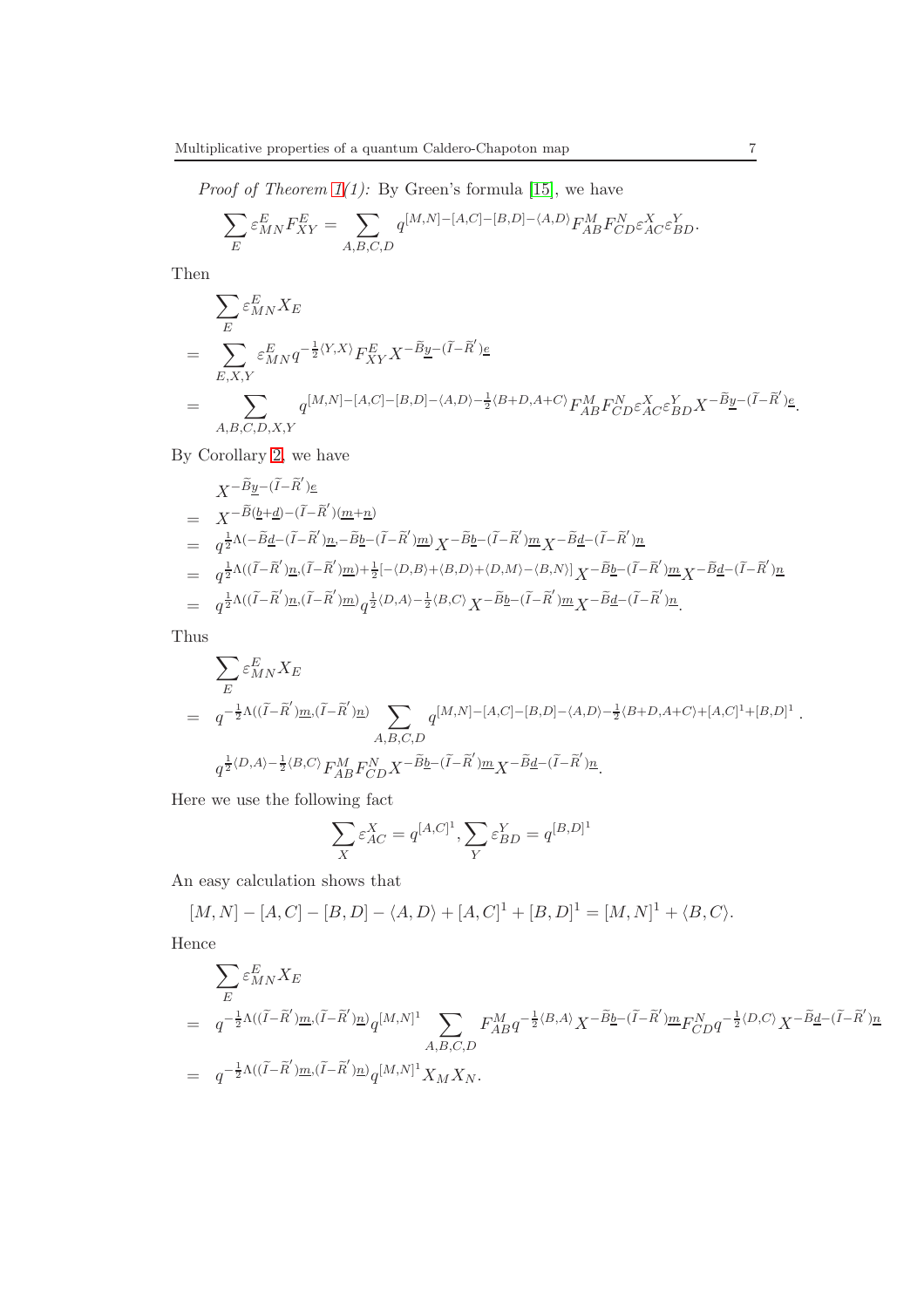This finishes the proof.

*Proof of Theorem*  $1(2)$ *:* We calculate

$$
X_M X_{I[-1]}
$$
\n
$$
= \sum_{G,H} q^{-\frac{1}{2}\langle H,G\rangle} F_{GH}^M X^{-\widetilde{B}\underline{h}-(\widetilde{I}-\widetilde{R}')\underline{m}} X^{\underline{\text{dim}} socI}
$$
\n
$$
= \sum_{G,H} q^{-\frac{1}{2}\langle H,G\rangle} F_{GH}^M q^{\frac{1}{2}\Lambda(-\widetilde{B}\underline{h}-(\widetilde{I}-\widetilde{R}')\underline{m},\underline{\text{dim}} socI} X^{-\widetilde{B}\underline{h}-(\widetilde{I}-\widetilde{R}')\underline{m}+\underline{\text{dim}} socI}
$$
\n
$$
= q^{\frac{1}{2}\Lambda(-( \widetilde{I}-\widetilde{R}')\underline{m},\underline{\text{dim}} socI} \sum_{G,H} q^{-\frac{1}{2}\langle H,G\rangle} q^{\frac{1}{2}\Lambda(-\widetilde{B}\underline{h},\underline{\text{dim}} socI)} F_{GH}^M X^{-\widetilde{B}\underline{h}-(\widetilde{I}-\widetilde{R}')\underline{m}+\underline{\text{dim}} socI}
$$
\n
$$
= q^{\frac{1}{2}\Lambda(( \widetilde{I}-\widetilde{R}')\underline{m},-\underline{\text{dim}} socI)} \sum_{G,H} q^{-\frac{1}{2}\langle H,G\rangle} q^{-\frac{1}{2}[H,I]} F_{GH}^M X^{-\widetilde{B}\underline{h}-(\widetilde{I}-\widetilde{R}')\underline{m}+\underline{\text{dim}} socI}.
$$

Here we use the fact that

$$
\Lambda(-\widetilde{B}\underline{h}, \underline{\dim}\mathrm{soc}I) = -\underline{h}^{tr}\widetilde{B}^{tr}\Lambda(\underline{\dim}\mathrm{soc}I) = -[H, I].
$$

Note that we have the following commutative diagram



and short exact sequence

$$
0\longrightarrow A\longrightarrow I\longrightarrow I'\longrightarrow 0,
$$

Thus by [\[16\]](#page-11-0) we have

$$
\sum_{B} F_{XY}^{B} F_{AB}^{M} = \sum_{G} F_{AX}^{G} F_{GY}^{M}, \ |\text{Hom}_{\widetilde{\mathfrak{S}}}(M, I)_{BI'}| = \sum_{A} |\text{Aut}(A)| F_{AB}^{M} F_{I'A}^{I}
$$

and

$$
\sum_{A,I',X} |\text{Aut}(A)| F_{I'A}^I F_{AX}^G = \sum_{I',X} |\text{Hom}_{\widetilde{\mathfrak{S}}}(G,I)_{XI'}| = q^{[G,I]} = q^{\langle G,I \rangle}.
$$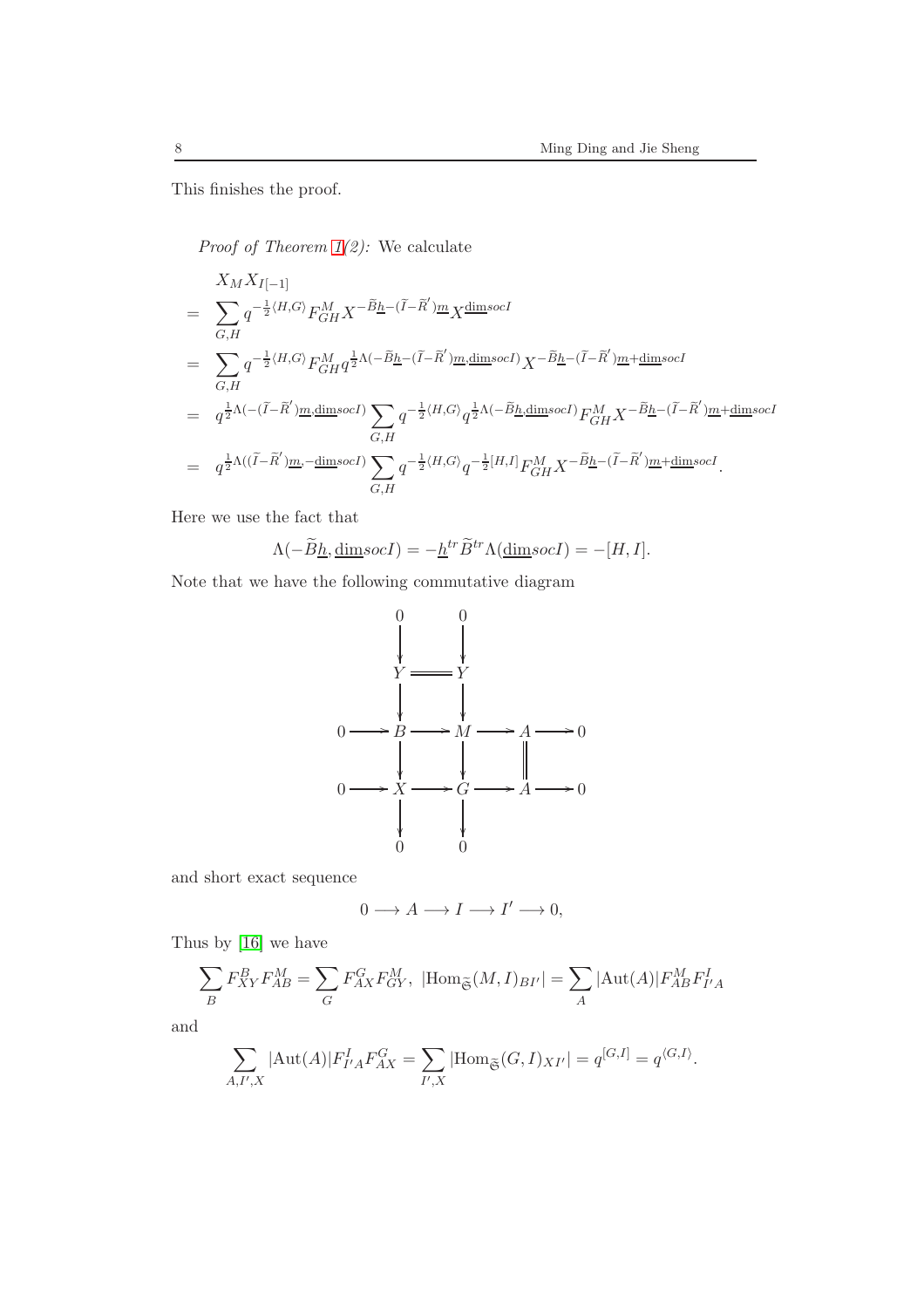By [\[16,](#page-11-0) Lemma 1], we have  $(\tilde{I} - \tilde{R}')i = \underline{\text{dim}} \text{soc}I$ . Now we can calculate the term

$$
\sum_{B,I'} |\text{Hom}_{\widetilde{\mathfrak{S}}}(M,I)_{BI'}|X_{B\oplus I'[-1]}\n= \sum_{A,B,I',X,Y} |\text{Aut}(A)| F_{AB}^M F_{I'A}^I q^{-\frac{1}{2}\langle Y,X-I'\rangle} F_{XY}^B X^{-\widetilde{B} \underline{y}-(\widetilde{I}-\widetilde{R}')\underline{b}+\underline{\text{dim}} s o c I'}\n= \sum_{A,G,I',X,Y} q^{-\frac{1}{2}\langle Y,X-I'\rangle} |\text{Aut}(A)| F_{I'A}^I F_{AX}^G F_{GY}^M X^{-\widetilde{B} \underline{y}-(\widetilde{I}-\widetilde{R}')\underline{b}+\underline{\text{dim}} s o c I'}
$$

Note that we have the following facts

$$
\underline{i'} + \underline{a} = \underline{i}, \ \underline{x} + \underline{a} = \underline{g} \Longrightarrow \underline{x} - \underline{i'} = \underline{g} - \underline{i},
$$

and

$$
-\widetilde{B}\underline{y} - (\widetilde{I} - \widetilde{R}')\underline{b} + \underline{\text{dim}} \text{soc}I'
$$
  
=  $-\widetilde{B}\underline{h} - (\widetilde{I} - \widetilde{R}')(\underline{m} - \underline{i} + \underline{i}') + \underline{\text{dim}} \text{soc}I'$   
=  $-\widetilde{B}\underline{h} - (\widetilde{I} - \widetilde{R}')\underline{m} + (\widetilde{I} - \widetilde{R}')(\underline{i} - \underline{i}') + \underline{\text{dim}} \text{soc}I'$   
=  $-\widetilde{B}\underline{h} - (\widetilde{I} - \widetilde{R}')\underline{m} + (\widetilde{I} - \widetilde{R}')\underline{i}$   
=  $-\widetilde{B}\underline{h} - (\widetilde{I} - \widetilde{R}')\underline{m} + \underline{\text{dim}} \text{soc}I.$ 

Hence

$$
\sum_{B,I'} |\text{Hom}_{\widetilde{\mathfrak{S}}}(M,I)_{BI'}|X_{B\oplus I'[-1]}\n= \sum_{G,H} q^{\langle G,I \rangle} q^{-\frac{1}{2}\langle H,G-I \rangle} F_{GH}^M X^{-\widetilde{B}\underline{h}-(\widetilde{I}-\widetilde{R}')\underline{m}+\underline{\text{dim}} socI}\n= \sum_{G,H} q^{\langle M,I \rangle} q^{-\frac{1}{2}\langle H,I \rangle} q^{-\frac{1}{2}\langle H,G \rangle} F_{GH}^M X^{-\widetilde{B}\underline{h}-(\widetilde{I}-\widetilde{R}')\underline{m}+\underline{\text{dim}} socI}\n= q^{[M,I]} \sum_{G,H} q^{-\frac{1}{2}[H,I]} q^{-\frac{1}{2}\langle H,G \rangle} F_{GH}^M X^{-\widetilde{B}\underline{h}-(\widetilde{I}-\widetilde{R}')\underline{m}+\underline{\text{dim}} socI}.
$$

This finishes the proof.

To prove Corollary [1,](#page-5-2) we recall the following lemma which can be found in [\[5\]](#page-10-3)[\[6\]](#page-10-1).

# <span id="page-8-0"></span>Lemma 2. Let

$$
M \longrightarrow E \longrightarrow N \xrightarrow{\epsilon} M[1]
$$

be a non-split triangle in  $\mathscr{C}_{\tilde{Q}}$ . Then

$$
\dim_k \operatorname{Ext}^1_{\mathscr{C}_{\widetilde{Q}}}(E,E) < \dim_k \operatorname{Ext}^1_{\mathscr{C}_{\widetilde{Q}}}(M \oplus N, M \oplus N).
$$

.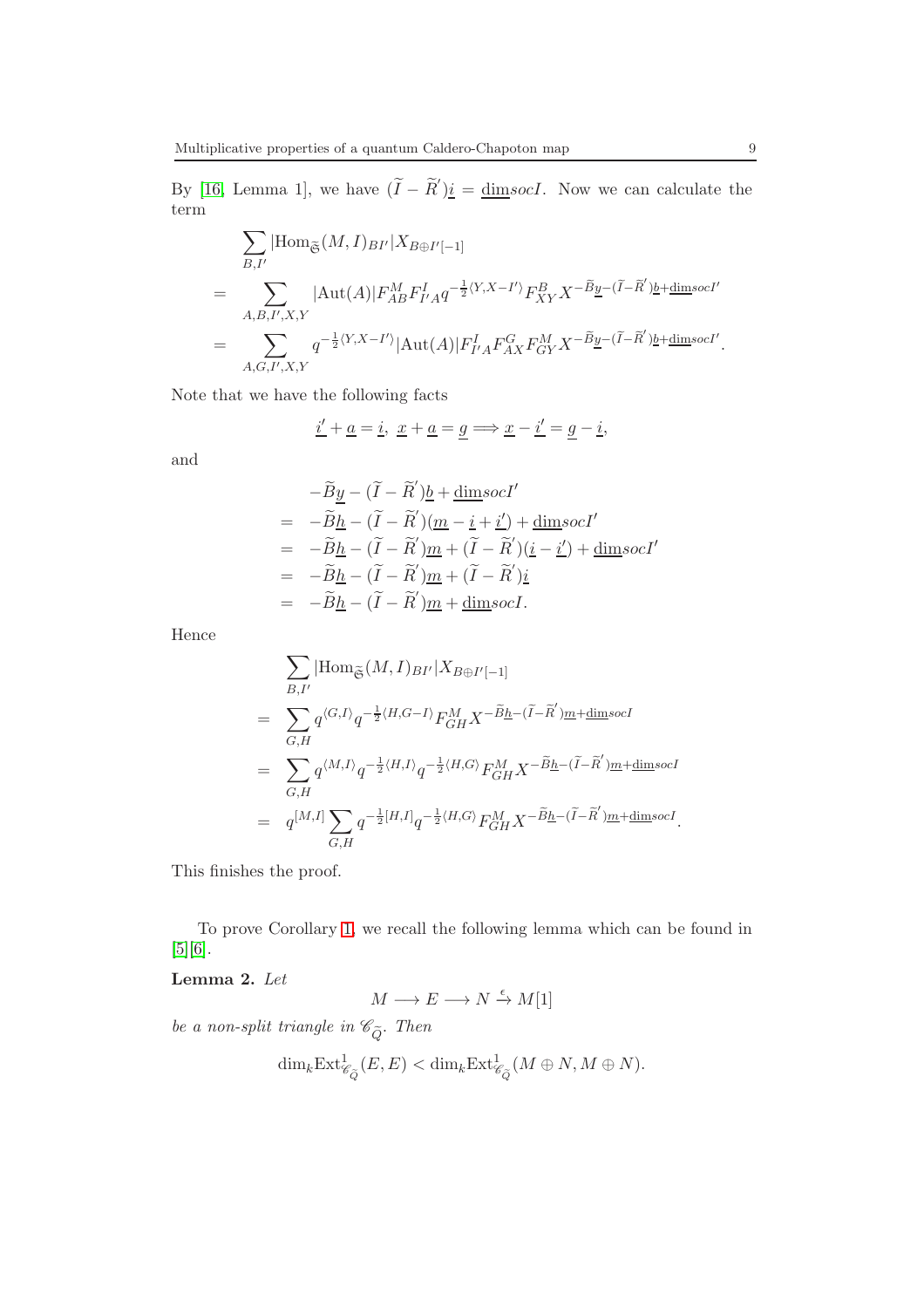Proof of Corollary [1:](#page-5-2) Firstly, we prove that for any indecomposable object  $M \in \mathscr{C}_{\widetilde{Q}}, X_M$  is in the quantum cluster algebra  $\mathscr{CH}_{|k|}(Q)$ .

When  $Q$  is a valued quiver of finite type, it follows that  $X_M$  is a cluster variable for any indecomposable object  $M \in \mathscr{C}_{\tilde{O}}$  by [\[19\]](#page-11-1).

When Q is a valued quiver of rank 2. Denoted by

$$
\Phi_i : \mathscr{A}_{|k|}(Q) \to \mathscr{A}_{|k|}(Q')
$$

the canonical isomorphism of quantum cluster algebras associated to sink or source  $1 \leq i \leq 2$ . Let  $\Sigma_i : \text{mod}Q \longrightarrow \text{mod}Q'$  be the standard BGP-reflection functor. It follows from [\[19,](#page-11-1) Theorem 2.4] that  $\Phi_i(X_M^Q) = X_{\Sigma_i M}^{Q'}$  for any regular module M of Q. Note also the fact  $Q$  is an acyclic valued quiver of rank 2, we have that  $X_M$  is in the upper quantum cluster algebra associated to  $Q$  which coincides with the quantum cluster algebra  $\mathscr{E}\mathscr{H}_{|k|}(Q)$  by the acyclicity of Q [\[3\]](#page-10-6). When M is an indecomposable preprojective or preinjective module, it follows from [\[19\]](#page-11-1)  $X_M$  is a cluster variable, hence in the quantum cluster algebra  $\mathscr{E}\mathscr{H}_{|k|}(Q).$ 

Now we need to prove that for any cluster character  $X_L \in \mathscr{AH}_{|k|}(Q)$ , then  $X_L \in \mathscr{CH}_{|k|}(Q)$ . Let  $L \cong \bigoplus_{i=1}^{l} L_i^{\oplus n_i}, n_i \in \mathbb{N}$  where  $L_i$   $(1 \leq i \leq l)$  are indecomposable objects in  $\mathscr{C}_{\tilde{Q}}$ . By Theorem [1](#page-4-1) and Lemma [2,](#page-8-0) we have that

$$
X_{L_1}^{n_1} X_{L_2}^{n_2} \cdots X_{L_l}^{n_l} = q^{\frac{1}{2}n_L} X_L + \sum_{\dim_k \to x \atop \deg_{\widetilde{Q}}(E,E) < \dim_k \to x \atop \deg_{\widetilde{Q}}(L,L)} f_{n_E}(q^{\pm \frac{1}{2}}) X_E
$$

where  $n_L \in \mathbb{Z}$  and  $f_{n_E}(q^{\pm \frac{1}{2}}) \in \mathbb{Z}[q^{\pm \frac{1}{2}}]$ . Note that the left side of the equation above is in  $\mathscr{E}\mathscr{H}_{|k|}(Q)$ , thus by induction, it follows that  $X_L \in \mathscr{E}\mathscr{H}_{|k|}(Q)$  which finishes the proof.

#### 3 Bases in the quantum cluster algebras of rank 2

In this section, we consider a valued quiver (see [\[19\]](#page-11-1) for details) associated to a given compatible pair  $(\Lambda, B)$  where  $\Lambda = \begin{pmatrix} 0 & 1 \\ -1 & 0 \end{pmatrix}$  and  $B =$  $\begin{pmatrix} 0 & b \end{pmatrix}$  $-c$  0  $\setminus$ for any  $b, c \in \mathbb{Z}_{>0}$ . Let  $\mathscr{T} = \mathbb{Z}[q^{\pm 1/2}]\langle X_1^{\pm 1}, X_2^{\pm 1} : X_1X_2 = qX_2X_1 \rangle$  and  $\mathscr{F}$  be the skew field of fractions of  $\mathscr T$  and thus the quantum cluster algebra of the valued quiver of rank 2 (denoted by  $\mathscr{A}_q(b,c)$  in the sequel) is the  $\mathbb{Z}[q^{\pm 1/2}]$ -subalgebra of  $\mathscr F$  generated by the cluster variables  $X_k, k \in \mathbb Z$ , defined recursively by

$$
X_{m-1}X_{m+1} = \begin{cases} q^{\frac{b}{2}}X_m^b + 1 & \text{if } m \text{ is odd;}\\ q^{\frac{c}{2}}X_m^c + 1 & \text{if } m \text{ is even.} \end{cases}
$$

<span id="page-9-0"></span>**Definition 2.** For any  $(r_1, r_2)$  and  $(s_1, s_2) \in \mathbb{Z}^2$ , we write  $(r_1, r_2) \preceq (s_1, s_2)$  if  $r_i \leq s_i$  for  $1 \leq i \leq 2$ . Moreover, if there exists some i such that  $r_i < s_i$ , then we write  $(r_1, r_2) \prec (s_1, s_2)$ .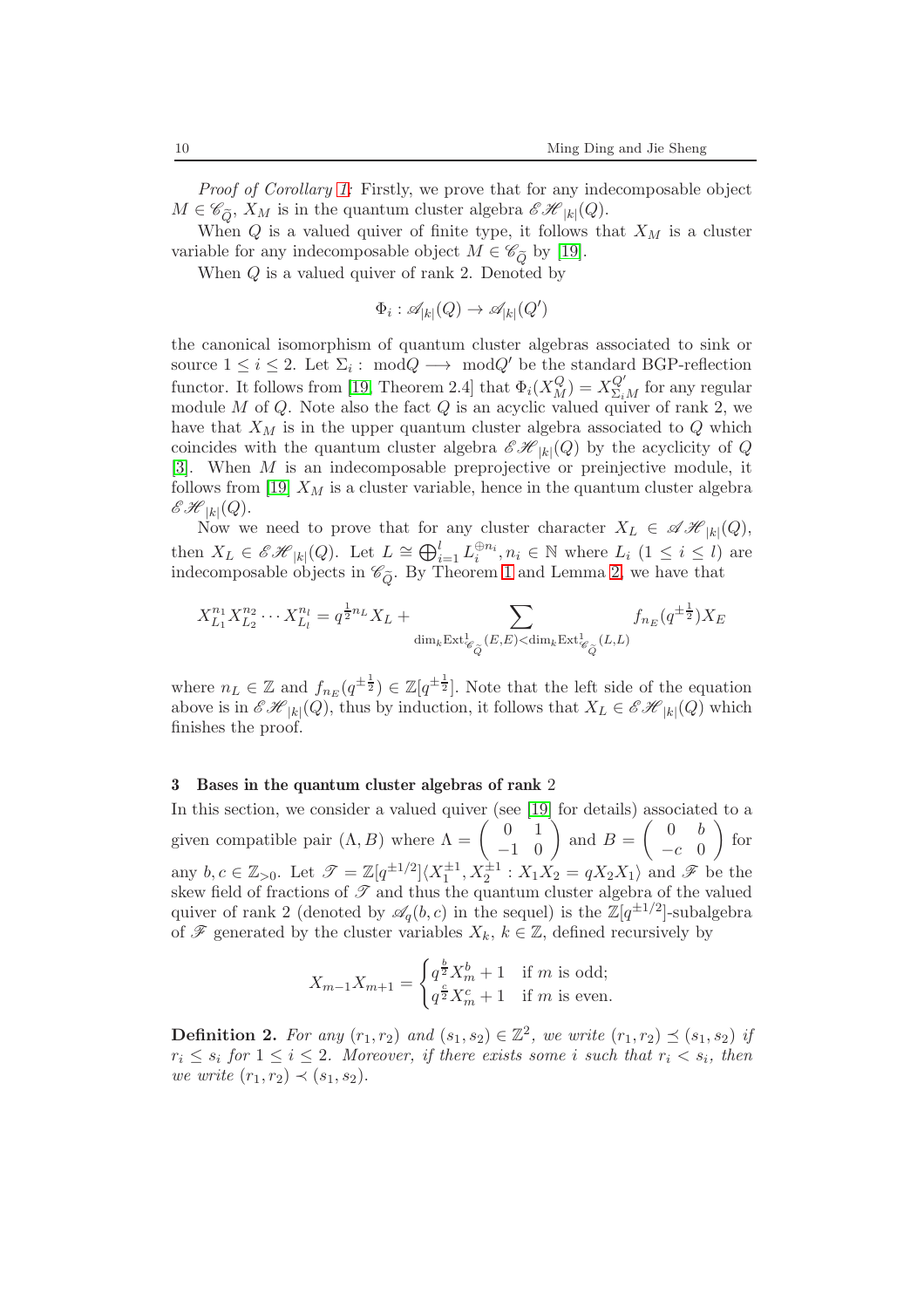For any  $\underline{m} \in \mathbb{Z}^2$ , define  $\underline{m}^+ = (m_1^+, m_2^+)$  such that  $m_i^+ = m_i$  if  $m_i > 0$  and  $m_i^+ = 0$  if  $m_i \leq 0$  for any  $1 \leq i \leq 2$ . Dually, we set  $\underline{m}^- = \underline{m}^+ - \underline{m}$ . Denote by  $\underline{dim}I[-1] = -\underline{dim}socI$  for any injective module I. For any  $\underline{d} \in \mathbb{Z}^2$ , we make the following assignment by

$$
X_{\underline{d}} := X_M \quad \text{for any } M \in \mathscr{C}_Q \text{ with } \underline{dim} M = \underline{d}.
$$

Note that this assignment is not unique.

**Theorem 2.** The set  $\mathscr{B} = \{X_{\underline{d}} | \underline{d} \in \mathbb{Z}^2\}$  is a  $\mathbb{Z}[q^{\pm \frac{1}{2}}]$ -basis of the quantum cluster algebra  $\mathscr{A}_{a}(b, c)$ .

*Proof.* Note that for any  $\underline{d} \in \mathbb{Z}^2$ ,  $X_{\underline{d}} \in \mathcal{A}_q(b, c)$  by Corollary [1.](#page-5-2) According to the definition of the quantum Caldero-Chapoton map and the partial order in Definition [2,](#page-9-0) we obtain a minimal term  $a_{\underline{d}}X^{\underline{d}}$  in the laurent expansion in  $X_{\underline{d}}$ , for some nonzero  $a_{\underline{d}} \in \mathbb{Z}[q^{\pm \frac{1}{2}}]$ . Then by the standard monomials in [\[3\]](#page-10-6), we have

$$
X_{\underline{d}}=b_{\underline{d}}X_1^{d_1^-}X_2^{d_2^-}X_{S_1}^{d_1^+}X_{S_2}^{d_2^+}+\sum_{\underline{d}\succ \underline{l}}b_{\underline{l}}X_1^{l_1^-}X_2^{l_2^-}X_{S_1}^{l_1^+}X_{S_2}^{l_2^+}
$$

where  $b_{\underline{d}}, b_{\underline{l}} \in \mathbb{Z}[q^{\pm \frac{1}{2}}]$ . It is easy to see that  $b_{\underline{d}}$  must be some nonzero monomial in  $q^{\pm \frac{1}{2}}$ . Thus we obtain that  $\mathscr{B}$  is a  $\mathbb{Z}[q^{\pm \frac{1}{2}}]$ -basis of  $\mathscr{A}_q(b, c)$ .  $\Box$ 

## References

- <span id="page-10-8"></span>1. Berenstein A, Fomin S, Zelevinsky A. Cluster algebras III: Upper bounds and double Bruhat cells. Duke Math. J., 2005, 126: 1–52
- <span id="page-10-6"></span>2. Buan A, Marsh R, Reineke M, Reiten I, Todorov G. Tilting theory and cluster combinatorics. Adv. Math., 2006, 204: 572–618
- <span id="page-10-2"></span>3. Berenstein A, Zelevinsky A. Quantum cluster algebras. Adv. Math., 2005, 195: 405– 455
- <span id="page-10-3"></span>4. Caldero P, Chapoton F. Cluster algebras as Hall algebras of quiver representations. Comm. Math. Helv., 2006, 81: 595–616
- <span id="page-10-1"></span>5. Caldero P, Keller B. From triangulated categories to cluster algebras. Invent. Math., 2008, 172(1): 169–211
- <span id="page-10-4"></span>6. Ding M. On quantum cluster algebras of finite type. Front. Math. China 2011, 6(2): 231C240
- <span id="page-10-0"></span>7. Ding M, Xu F. Bases of the quantum cluster algebra of the Kronecker quiver. arXiv:1004. 2349v4 [math.RT]
- <span id="page-10-5"></span>8. Ding M, Xu F. The multiplication theorem and bases in finite and affine quantum cluster algebras. [arXiv:1006.3928v](http://arxiv.org/abs/1006.3928)3 [math.RT]
- <span id="page-10-7"></span>9. Ding M, Xiao J, Xu F. Integral bases of cluster algebras and representations of tame quivers. [arXiv:0901.1937](http://arxiv.org/abs/0901.1937) [math.RT]
- 10. Fomin S, Zelevinsky A. Cluster algebras. I. Foundations. J. Amer. Math. Soc., 2002, 15(2): 497–529
- 11. Fomin S, Zelevinsky A. Cluster algebras. II. Finite type classification. Invent. Math., 2003, 154(1): 63–121
- 12. Geiss C, Leclerc B, Schröer J. Kac-Moody groups and cluster algebras. [arXiv:1001.3545v](http://arxiv.org/abs/1001.3545)2 [math.RT]
- 13. Geiss C, Leclerc B, Schröer J. Generic bases for cluster algebras and the Chamber Ansatz. [arXiv:1004.2781v](http://arxiv.org/abs/1004.2781)2 [math.RT]